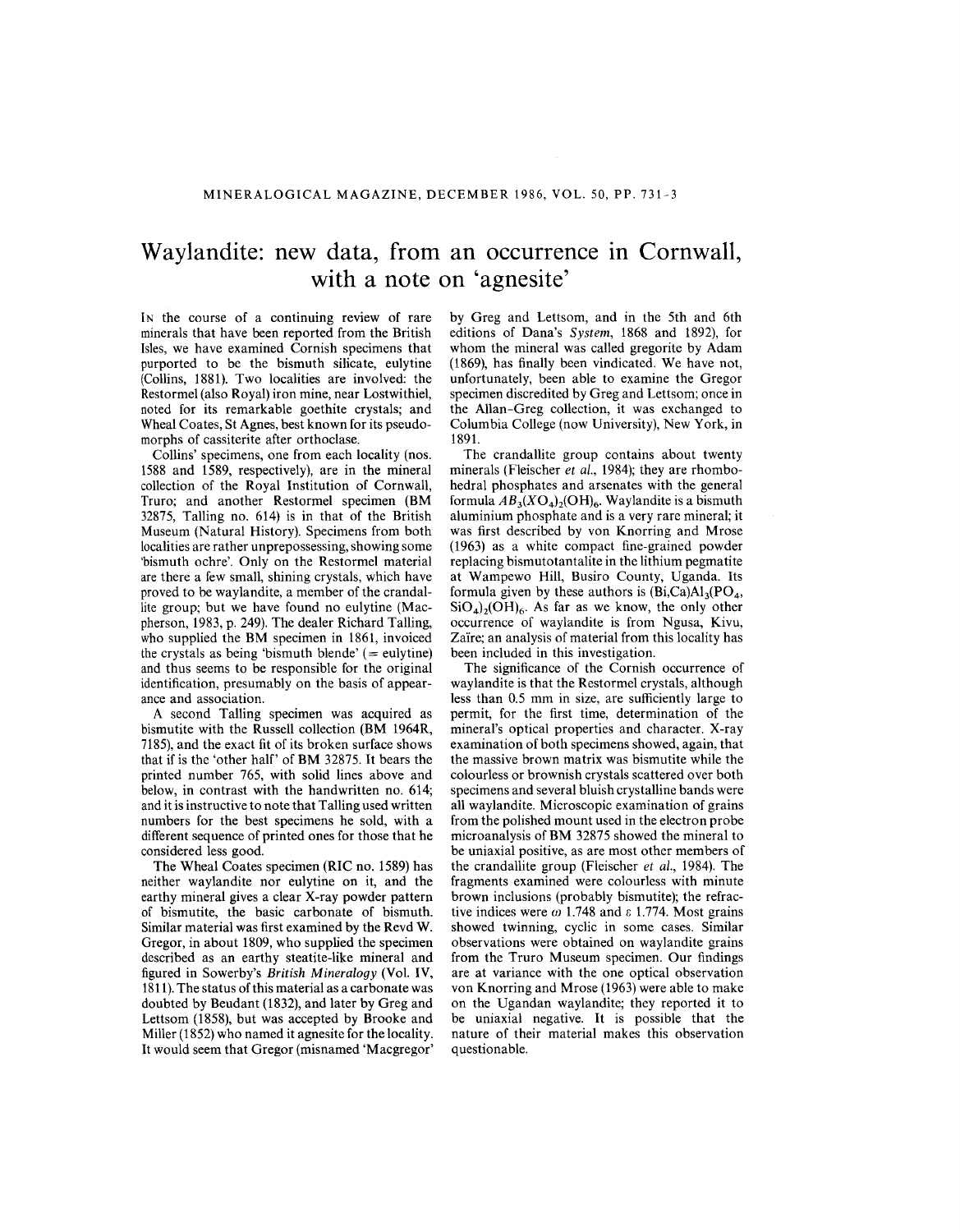Electron probe analyses have been obtained (Table I) on fragments of waylandite from BM 32875 and Truro 1588, using both wavelengthdispersive (Cornish specimens) and energy-dispersive (Zaire specimen) techniques (on a Cambridge Microscan 9 and Geoscan with Link energydispersive system respectively). Standards used in the Microscan 9 were wollastonite (Ca and Si), jadeite (AI), apatite (P), barium fluoride (Ba), and pure iron, copper and bismuth. The energydispersive analyses were standardized on previously calibrated pure cobalt metal. In both cases an acceleration potential of 20 kV was used. After ZAF corrections, the water content was estimated by the difference to 100% for each determination. The Zaire waylandite (BM 1982,439) was powdery and unsuitable for the relatively slow analysis time in a wavelength-dispersive instrument.

TABLE I. Waylandite analyses

|                                | 1        | $\overline{2}$ | Э        | 4        | 5        | 6     |
|--------------------------------|----------|----------------|----------|----------|----------|-------|
| A1203                          | 26.52    | 28.1           | 27,33    | 25.29    | 29.27    | 26.25 |
| SiO,                           | 0.15     | 0.11           | 6.18     | 0.06     | 4.68     |       |
| $P_2O_5$                       | 23.96    | 22.04          | 20.96    | 21.81    | 22.15    | 24.39 |
| Ca <sub>0</sub>                | 0.75     | 1.17           | 0.63     | 1.40     | 2.93     |       |
| Fe0                            | 0.81     | 0.18           | 0.15     | 0.65     | ٠        |       |
| MnO                            | ۰        | ٠              |          | 0.02     | ۰        |       |
| CuQ                            | 0.81     | 0.81           | 1.06     |          |          |       |
| 8aO                            | 1.01     | 0.94           | 0.77     | ٠        |          |       |
| Bi <sub>2</sub> O <sub>3</sub> | 34.84    | 32.27          | 34.89    | 37,32    | 28.28    | 40.04 |
| H <sub>2</sub>                 | $11.15*$ | $14.32*$       | $14.03*$ | $13.45*$ | $12.89+$ | 9.29  |

.Calculated by difference

+HzO+ 12.34%, HZO- 0.55%.

- 1. 8M 32875. Restormel Mine, Cornwall. Brownish crystal. 2. Truro Museum 1586. Restormel Mine, Cornwall. Brownish
- crystal.<br>3. Truro Museum 1588. Restormel Mine, Cornwall. Bluis
- 
- 4. BM 1982,439. Ngusa, Kivu, Zaīre.<br>5. Busiro County, Uganda (von Knorring and Mrose, 1963<br> Total 100.20%.
- 6. Ideal composition for  $BIA1_3(P0_4)_2(OH)_6$ .

The agreement between the two methods of analysis is good, and the figures obtained are a good fit to the idealized formula  $BiAl<sub>3</sub>(PO<sub>4</sub>)<sub>2</sub>$  $(OH)<sub>6</sub>$ . They are broadly similar to those published by von Knorring and Mrose (1963) for the type waylandite from Uganda but the Cornish specimens contain much less  $SiO<sub>2</sub>$ , somewhat less CaO, and significant additional quantities of Ba, Cu and Fe. There is no obvious chemical distinction between the brownish and bluish crystals of waylandite.

Indexed X-ray powder diffraction data for bluish

|  |  |  |  |  |  | TABLE II. X-ray powder data for waylandite from Restormel, Cornwall |  |  |  |
|--|--|--|--|--|--|---------------------------------------------------------------------|--|--|--|
|--|--|--|--|--|--|---------------------------------------------------------------------|--|--|--|

| hk.1  | $\frac{d}{2}$ calc. | $\frac{d}{d}$ obs. | $I_{obs}$ . | <u>hk, L</u> | $\frac{d}{2}$ calc.                                                  | $\Delta$ obs. | $_{\texttt{c}}$  |
|-------|---------------------|--------------------|-------------|--------------|----------------------------------------------------------------------|---------------|------------------|
|       |                     | 6.100              | $\leq$ 3    |              |                                                                      | 1,329         | $\langle$ 3      |
| 10.1  | 5.665               | 5.648              | 86          | 20.11        | 1.3221                                                               |               |                  |
| 00.3  | 5.392               | 5.360              | 18          | 21,10        | 1,320                                                                | 1.319         | 5                |
|       |                     | 5.100              | <3          | 41.0         | 1.320 J                                                              |               |                  |
| 10.2  | 4.843               | 4.833              | 15          | 32.4         | 1,312                                                                |               |                  |
| 11.0  | 3.492               | 3.482              | 45          | 31.8         | 1,291                                                                |               |                  |
| 10.4  | 3.362               | 3.345              | 15          | 41.3         | 1,282                                                                | 1.282         | 8                |
|       |                     | 3.217              | <3ъ         | 32.5         | 1,275                                                                |               |                  |
| 20.1  | 2,972               |                    |             | 40.7         | 1,265                                                                | 1,267         | 〈3               |
| 11.3  | 2,931               | 2.918              | 100         | 11.12        | 1.257                                                                |               |                  |
| 10.5  | 2.8531              |                    |             | 22.9         | 1,252 (                                                              | 1,256         | 7                |
| 20.2  | 2.832∫              | 2.836              | 17          | 21.11        | 1.237                                                                | 1,236         | $\langle 3$      |
|       |                     | 2,756              | <3          | 10, 13       | 1.219                                                                | 1,219         | 5                |
| 00.6  | 2.696               | 2.691              | 20          | 40.8         | 1.211                                                                |               |                  |
|       | -                   | 2.630              | $3$         | 50.1         | 1,206                                                                |               |                  |
|       |                     | 2.502              | <3          | 50.2         | 1.196                                                                | 1,195         |                  |
| 20.4  | 2.422               | 2.417              | 14          |              | 1.190                                                                | 1,189         | $\langle 3$<br>ġ |
| 21.1  | 2.263               |                    | 11          | 32.7         |                                                                      |               |                  |
| 21.2  | 5.500)              | 2.258              |             | 41.6         | 1.185                                                                |               |                  |
| 10.7  |                     | 2.201              | 33          |              | 1.164)                                                               | 1,175         | 〈3               |
|       | 2,200 f             |                    | 14          | 31,10        |                                                                      | 1.164         | 8                |
| 11.6  | 2.134               | 2,129              |             | 33.0         | 1.164f                                                               |               |                  |
| 30.0  | 2.016               | 2.016              | <3          | 50.4         | 1,159                                                                |               |                  |
| 21.4  | 1,990               | 1,988              | 9           | 20,13        | 1,151                                                                |               |                  |
| 10.8  | 1.918               | 1,918              | 5           | 32.8         | 1.144                                                                |               |                  |
| 30.3  | 1.888               | 1,888              | 33          | 4.21         | $\left\{\begin{smallmatrix} 1.140\\ 1.138 \end{smallmatrix}\right\}$ | 1,138         | $\langle 3$      |
| 21.5  | 1,867               | 1.863              | 8           | 33.3         |                                                                      |               |                  |
| 20.7  | 1,836               |                    |             | 10.14        | 1.135                                                                |               |                  |
|       |                     | 1.826              | $3b$        | 50.5         | 1,133                                                                |               |                  |
| 00.9  | 1.797               |                    |             | 42.2         | 1.132                                                                |               |                  |
|       |                     | 1,772              | $\leq$ 3    | 30.12        | 1,121                                                                | 1,120         | 5                |
| 22.0  | 1.746               | 1.744              | 21          | 31.11        | 1.106 }                                                              | 1.105         | 5                |
| 20.8  | 1.681               | 1,681              | 5           | 40.10        | 1.105f                                                               |               |                  |
| 31.1  | 1,668               |                    |             | 42.4         | 1,100                                                                |               |                  |
| 22.3  | 1,661               | 1,662              | $\leq$ 3    | 21.13        | 1,093                                                                | 1,093         | 9                |
| 31.2  | 1.642               | 1.644              | <3          | 51.1         | 1,084                                                                |               |                  |
| 21.7  | 1,625               | 1,625              | 4           | 20.14        | 1.079)                                                               |               |                  |
| 30.6  | 1.614               | 1,615              | <3          | 00.15        | 1.078                                                                | 1,080         | 6                |
| 11.9  | 1,598               | 1.596              | 11          | 42.5         | 1.078                                                                |               |                  |
|       |                     | 1,576              | <3          | 51.2         | 1.077                                                                |               |                  |
| 10,10 | 1,563               | 1,562              | <3          | 50.7         | 1,072                                                                |               |                  |
| 31.4  | 1.549               |                    |             | 33.6         | 1,069 l                                                              | 1,068         | $\langle$ 3      |
| 21.8  | 1.514               |                    |             | 22,12        | 1,067∫                                                               |               |                  |
| 40.1  | 1.505               | 1,505              | <3          | 41.9         | 1.064                                                                | 1.064         | 6                |
| 31.5  | 1.489)              |                    |             | 10.11        | 1.054 1                                                              |               | $\langle$ 3      |
| 40.2  | 1.486               | 1,487              | 11          | 32.10        | 1.053 /                                                              | 1.053         |                  |
| 22.6  | 1,465               | 1.464              | 9           | 51.4         | 1.049                                                                |               |                  |
| 10,11 | 1.429 (             |                    |             | 50.8         | 1,038                                                                |               |                  |
| 20.10 | 1,426               | 1,427              | 9           | 21.14        | 1,031)                                                               |               |                  |
| 40.4  | 1,416               | 1.415              | $\leq$ 3    | 11.15        | 1,030                                                                | 1.031         | 5                |
| 32.1  | 1,382               | 1,383              | <3          | 51.5         | 1,030)                                                               |               |                  |
| 40,5  | 1,370               |                    |             | 42.7         | 1.024                                                                |               |                  |
| 32.2  | 1.367               |                    |             | 32.11        | 1,009)                                                               |               |                  |
| 31.7  | 1,357               | 1.356              | 5           | 60.0         | 1.008                                                                | 1,008         | $\langle 3$      |
| 00.12 | 1.348               |                    |             | 31.13        | 0,999                                                                | 0.9996        | 6                |
| 30.9  | 1.342               | 1.341              | 7           |              |                                                                      |               |                  |
|       |                     |                    |             |              |                                                                      |               |                  |

Fe-K $\alpha$  radiation.  $\alpha$  6.9834  $\pm$  3  $\lambda$ , c 16.175  $\pm$  1  $\lambda$ 

waylandite from Truro specimen 1588 are given in Table II. The data have been refined from high-angle extrapolation graphs and indexed on a rhombohedral cell with  $a = 6.9834 \pm 3$ and  $c = 16.175 \pm 1$  Å with only a very few additional (impurity) lines. The radiation used was  $Fe-K\alpha$ . These dimensions give a unit cell volume of  $683.14$   $\AA$ <sup>3</sup>, very close to the value derived from von Knorring, and Mrose's data,  $682.93 \text{ Å}^3$ . The unit cell contains three formula units, yielding a calculated density for the Cornish waylandite of 4.08 g cm<sup> $-3$ </sup>.

## REFERENCES

Adam, G. J. (1869) *Tableau mineralogique,* Paris, 27. Beudant, F. S. (1832) *Traite elementaire de Mineralogie,2,* 2nd edn. Paris, 375-6.